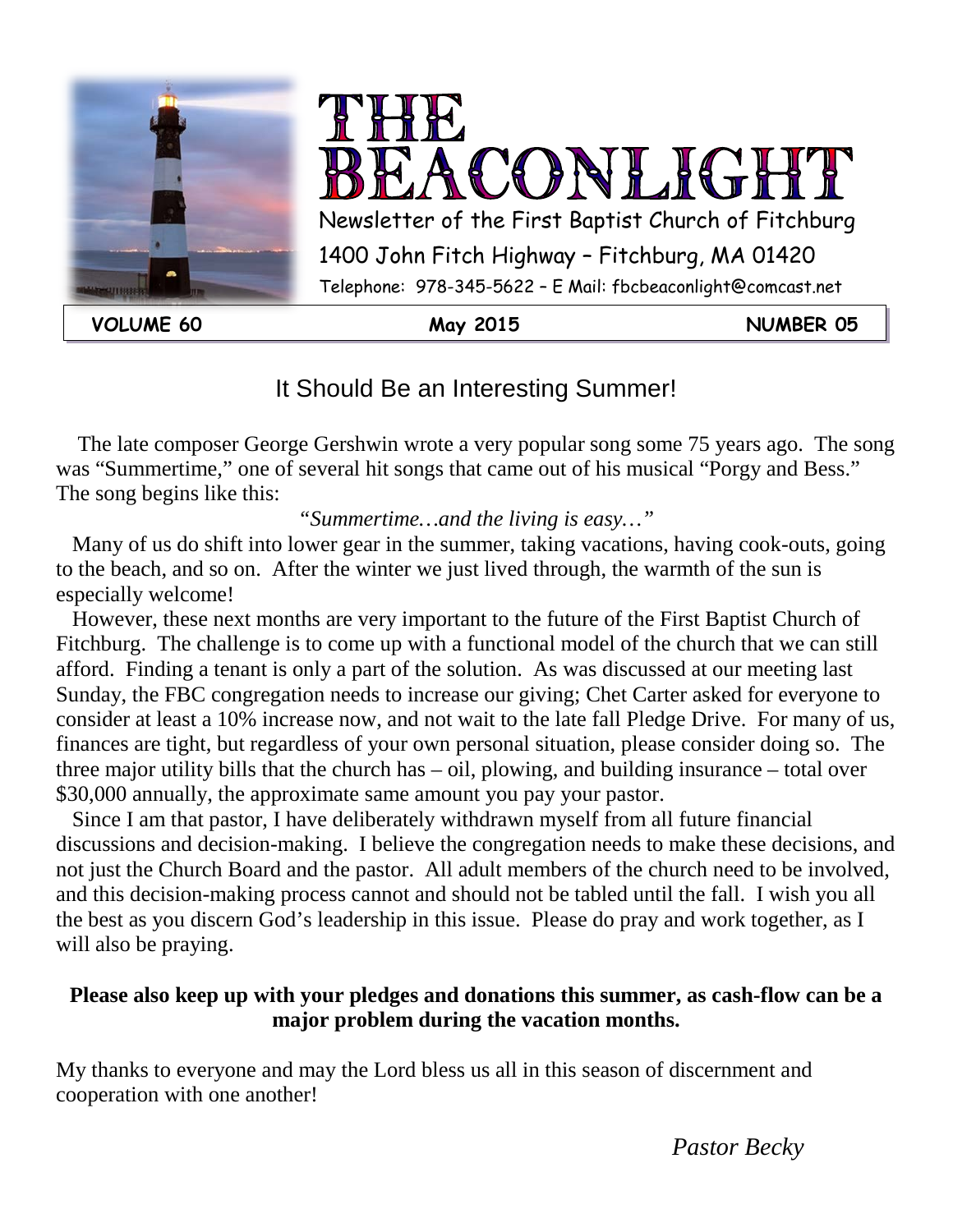# MISSION NEWS

#### **April Mission Pledges**

Monthly income for needed Missions is \$335.25. We received 364.00. Thanks to all. We also received \$50 for the America for Christ Offering a total of \$399.00.

#### **International Missionary of the Month-Carol Syndor-NEPAL**

Carole serves in two different roles in the work God is doing around the world through International Ministries (IM). She is apart time staff member of the IM home staff, helping with the coordination and logistics of special events. In her other role, Carole maintains the partnering relationship of IM with two primary organizations: Nepal Baptist Church Council and the Human Development and Community Services. Serving non-residentially she carries out her duties by correspondence and at least once-yearly visits to Nepal. Her ministry focuses on these two partner organizations are promoting their special projects, including White Cross, and working to seek full-time service placement of their personnel needs.

*"Whether you turn to the right or to the left, your ears will hear a voice behind you, saying," This is the way walk in it." Isaiah 30:21*

#### **Montachusett Interfaith Hospitality Network**

Marilyn and Chet delivered the collection box that you have faithfully filled to MIHN.. While there we were told the MIHN has purchased a house on Main St in North Leominster. Extensive renovations will be required. It will be a few months before they can open. Thanks for your prayers.

#### **2015 World Mission Offering Theme - Stretch Forward!**

 "One thing I do, forgetting the things which are behind. and stretching forward to the things which are before. I press on toward the goal."

Philippians

3:13-14a ASV

Sounds like a good theme for us as we face the decisions needed for our church's future.

#### **Mission Opportunities**

Please remember to save to pop tops from the soda cans for the Shriner's Hospitals and the Box Tops for Education coupons from Campbell soup products**.** Missions we can all do with little or no expense. They make things better for those who receive the care.

*Please keep the Lord's church here in Fitchburg in your daily prayers.*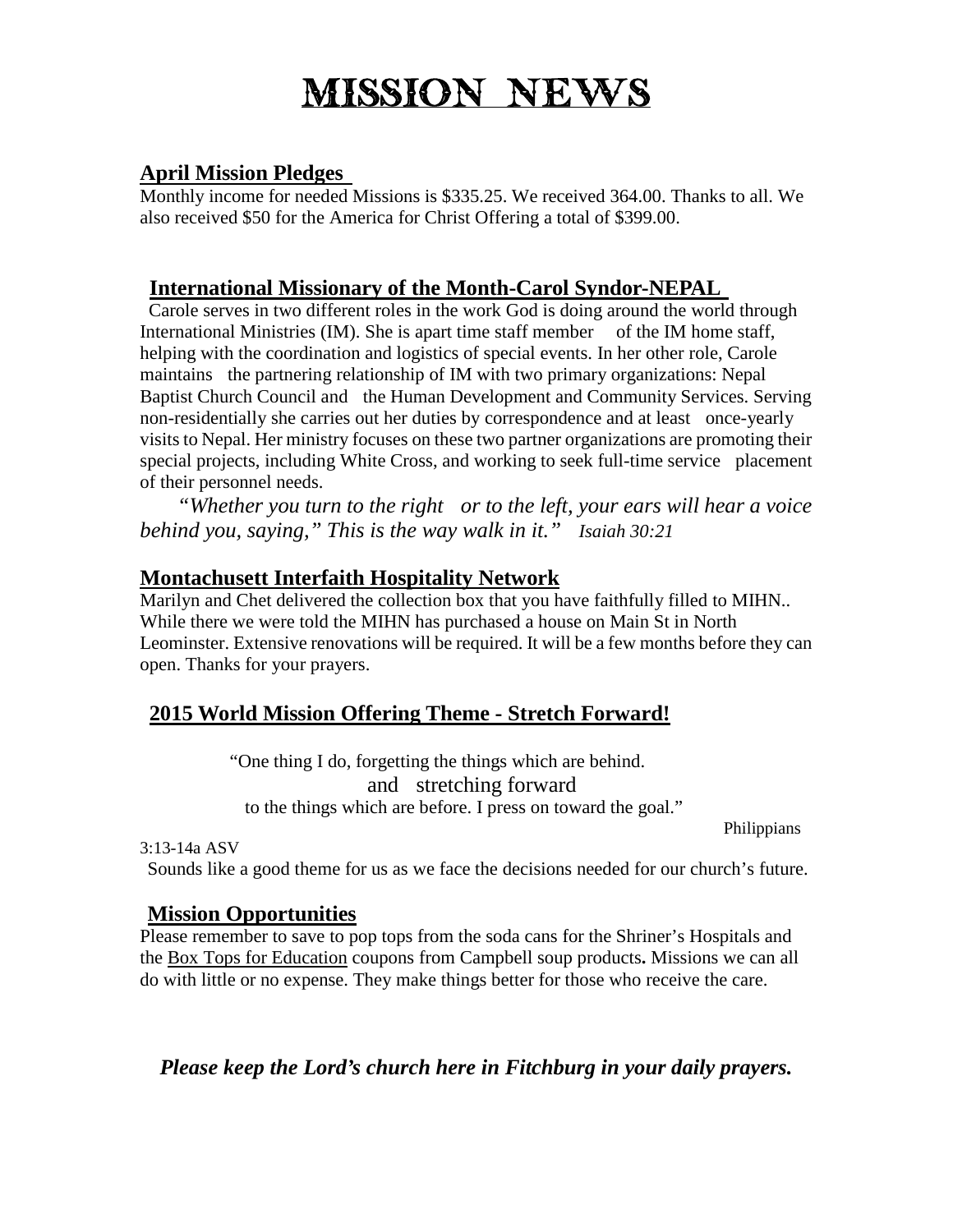# Easter Flowers Given in Memory & in Honor of:

- Chet & Marilyn Carter **given in memory** of Rich Cozzens and the parents of Chet and Marilyn.
- Pam Chapman **given in honor** of her family, living and in Heaven.
- Heidi Daigle **given in honor** of all her 3 grand-daughters: Kylie, Eva, and Nellie.
- Jordan & Natasha Daigle **given in honor** of their daughters and both of their parents.
- Glen & June Dawson **given in memory** of Glenn's brother, Bill Dawson.
- Betty Giordano **given in memory** of Paul and Michael Giordano. Also **given in honor** of Amanda, Brady, and Caitlin Blake & Valencia Giordano.
- Donna Knight **given in memory** of Robert Knight.
- Greg Mitchell **given in memory** of her Mom, Dad, Barbara.
- Nancy Peters **given in honor** of family and friends.
- Holly Rose Primeau **given in memory** of Edwin & Dorothy Leader.
- Lynne Ruschioni **given in honor** of Olivia, Colin, Chloe, Mason, and Maxwell.

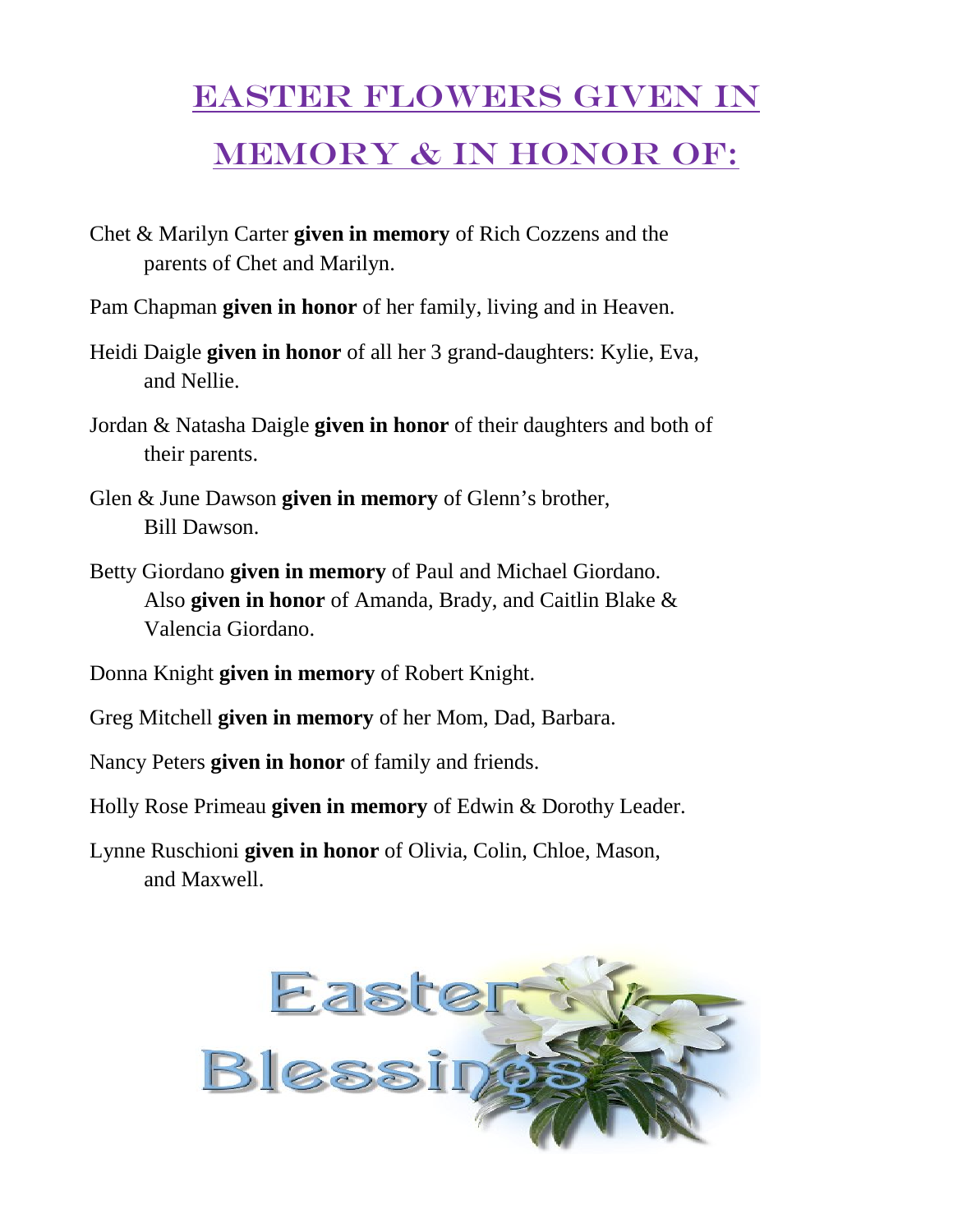# DOES GOD EXIST?

 A man went to a barbershop to have his hair cut and his beard trimmed. As the barber began to work, they began to have a good conversation. They talked about so many things and various subjects.

 When they eventually touched on the subject of God, the barber said: "I don't believe that God exists."

"Why do you say that?" asked the customer.

 "Well, you just have to go out in the street to realize that God doesn't exist. Tell me, if God exists, would there be so many sick people? Would there be abandoned children? If God existed, there would be neither suffering nor pain. I can't imagine a loving a God who would allow all of these things."

 The customer thought for a moment, but didn't respond because he didn't want to start an argument. The barber finished his job and the customer left the shop. Just after he left the barbershop, he saw a man in the street with long, stringy, dirty hair and an untrimmed beard. He looked dirty and unkempt.

 The customer turned back and entered the barber shop again and he said to the barber: "You know what? Barbers do not exist."

 "How can you say that?" asked the surprised barber. "I am here, and I am a barber. And I just worked on you!"

 "No!" the customer exclaimed. "Barbers don't exist because if they did, there would be no people with dirty long hair and untrimmed beards, like that man outside."

"Ah, but barbers DO exist! What happens, is, people do not come to me."

 "Exactly!"- affirmed the customer. "That's the point! God, too, DOES exist! What happens, is, people don't go to Him and do not look for Him. That's why there's so much pain and suffering in the world.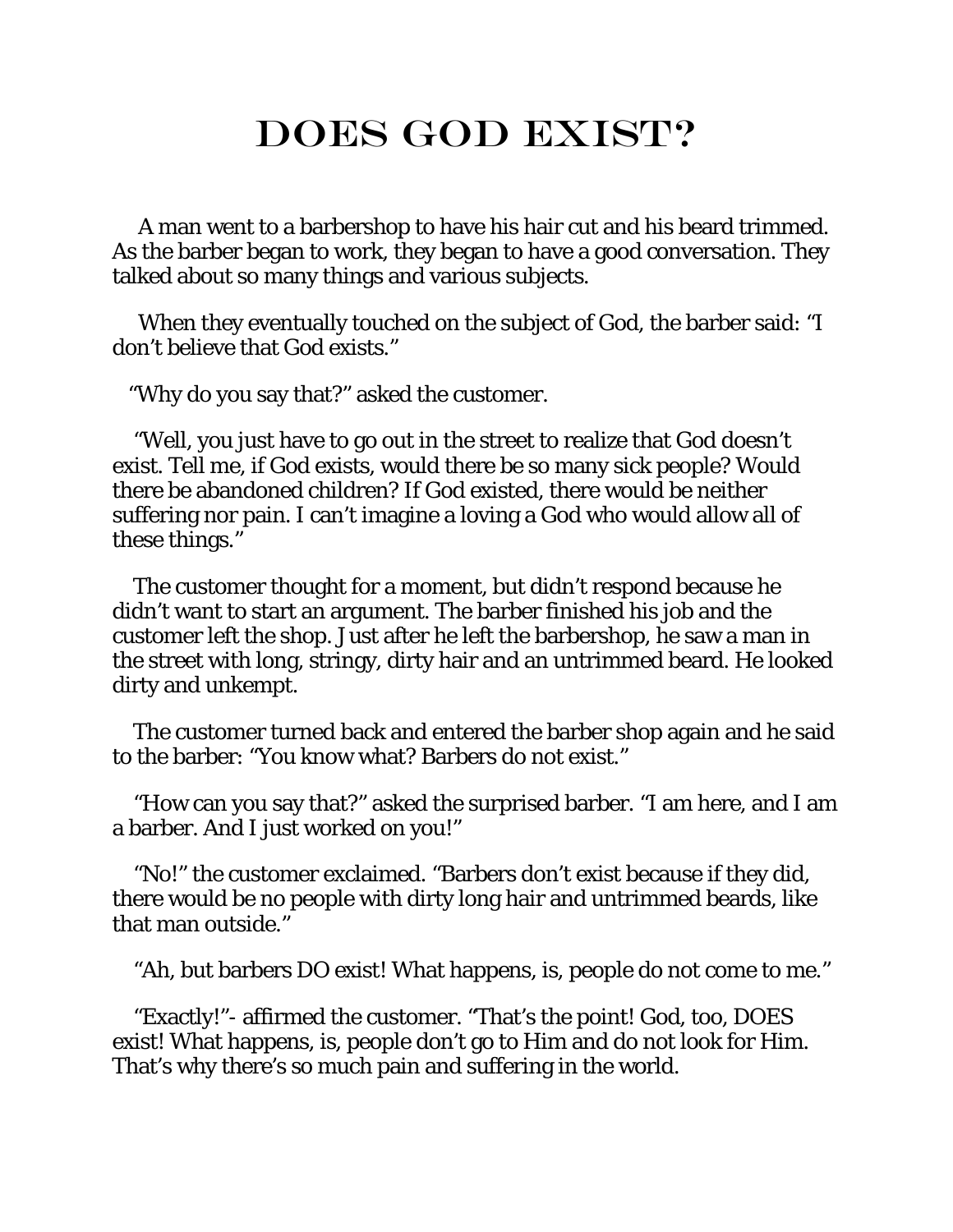

# **BAPTIST NIGHT**

## Monday, June 15  $7:10PM$



A great chance to promote fellowship, camaraderie, and church attendance. Pre-game Ceremony honoring members of the Baptist Community!

#### **Ticket Rate:**

Bleacher - \$27 Infield Grandstand - \$50

#### **Group Size:**

20 guests or more\* \*if you have less we can pair your church with another church coming on the night.

> **Church Recognition:** "Leader of the Pack" Pre-Game Ceremony **Baptist Choir Performance Scoreboard Messages**

## Reserve a place for your Parish members today!

Contact: **Jess Dudek Boston Red Sox** 617-226-6284 | jdudek@redsox.com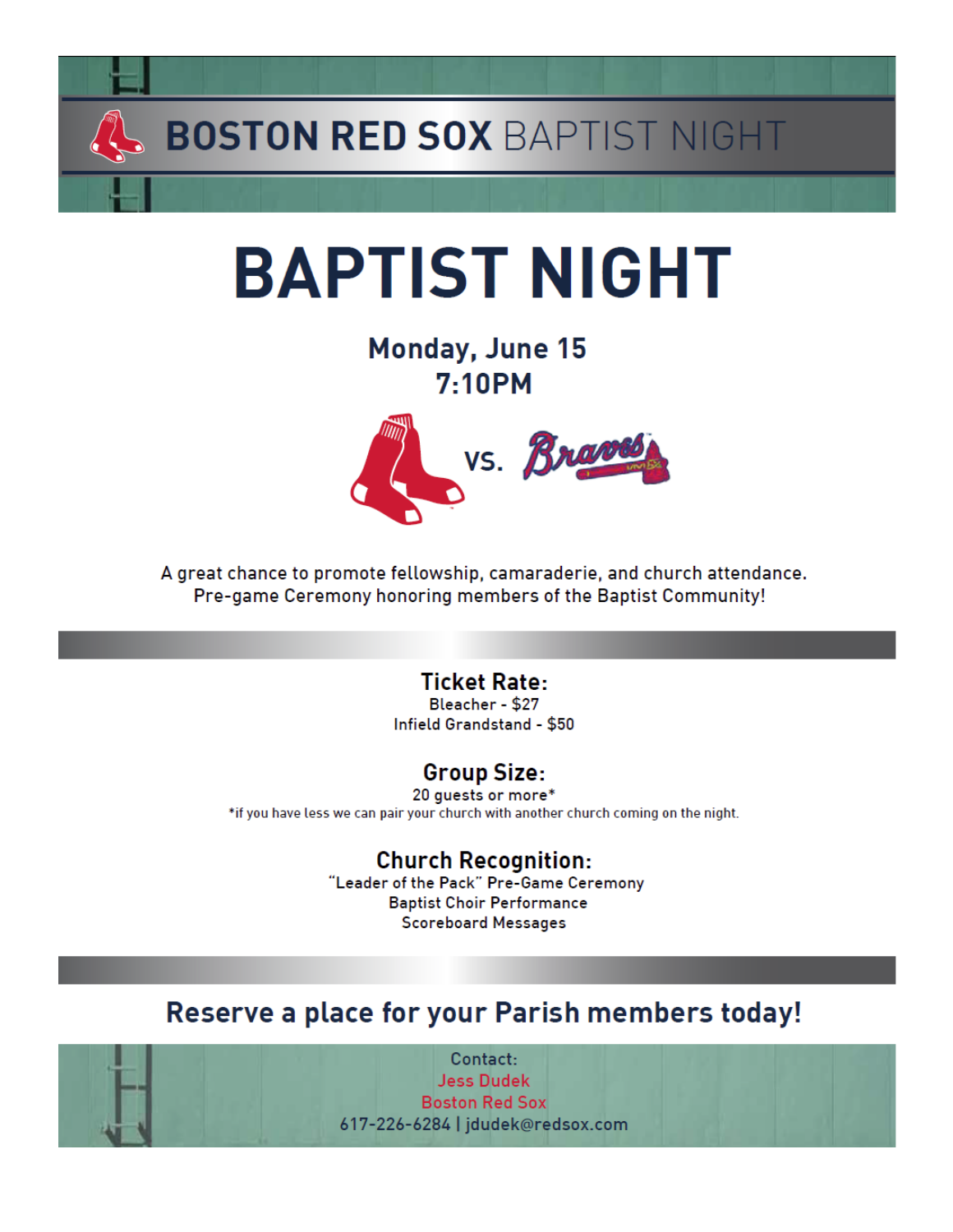

#### *A Note from your church custodian…*

 Thank you to everyone who has brought in toilet paper, the regular kitchen paper towels, trash bags, Clorox cleaning wipes, containers of Clorox bleach, bottles of Windex, and containers of comet cleaning powder. With your help of these supplies the church now has a very healthy supply of toilet paper to last us a few months and the church has not had to pay any bills for purchasing cleaning supplies so far for 2015 and though these expenses are smaller than expenses like utilities, I am sure that our church treasurer appreciates one less bill to pay. A BIG THANK YOU!

> Sincerely, Natasha Daigle

I would like to thank James Primeau for coming to the church some time ago and removing the several large pine limbs that broke off from the trees near the church sign!

Jordan

║ ║

Ξ

#### *Careful Planning Makes a Difference*

#### **ANTHONY V. FEROCI, JR. ATTORNEY AT LAW**

114 Merriam Ave - Suite 204 Leominster, MA 01453 978-466-5011

Elder and Disability Law Medicaid Planning Estate Planning Asset Protection Probate Avoidance

 We received a very nice letter from M.I.H.N for the donation of \$100 and the several items that were collected and donated to their homeless shelter.

 Also from Multi Cultural Ministry for the Ladies donation of several items as well as silver & mugs from our church to go to immigrants who have arrived in the Worcester area with nothing, and I mean nothing.



Their sins and lawless acts I will remember no more. HE 10:17

*Please consider signing up for...*

*Worship Leader Usher Door Greeter or Coffee Hour*

*We all enjoy these services! Help us to continue them.*



 & Bible Study



Email: restore@ncmhabitat.org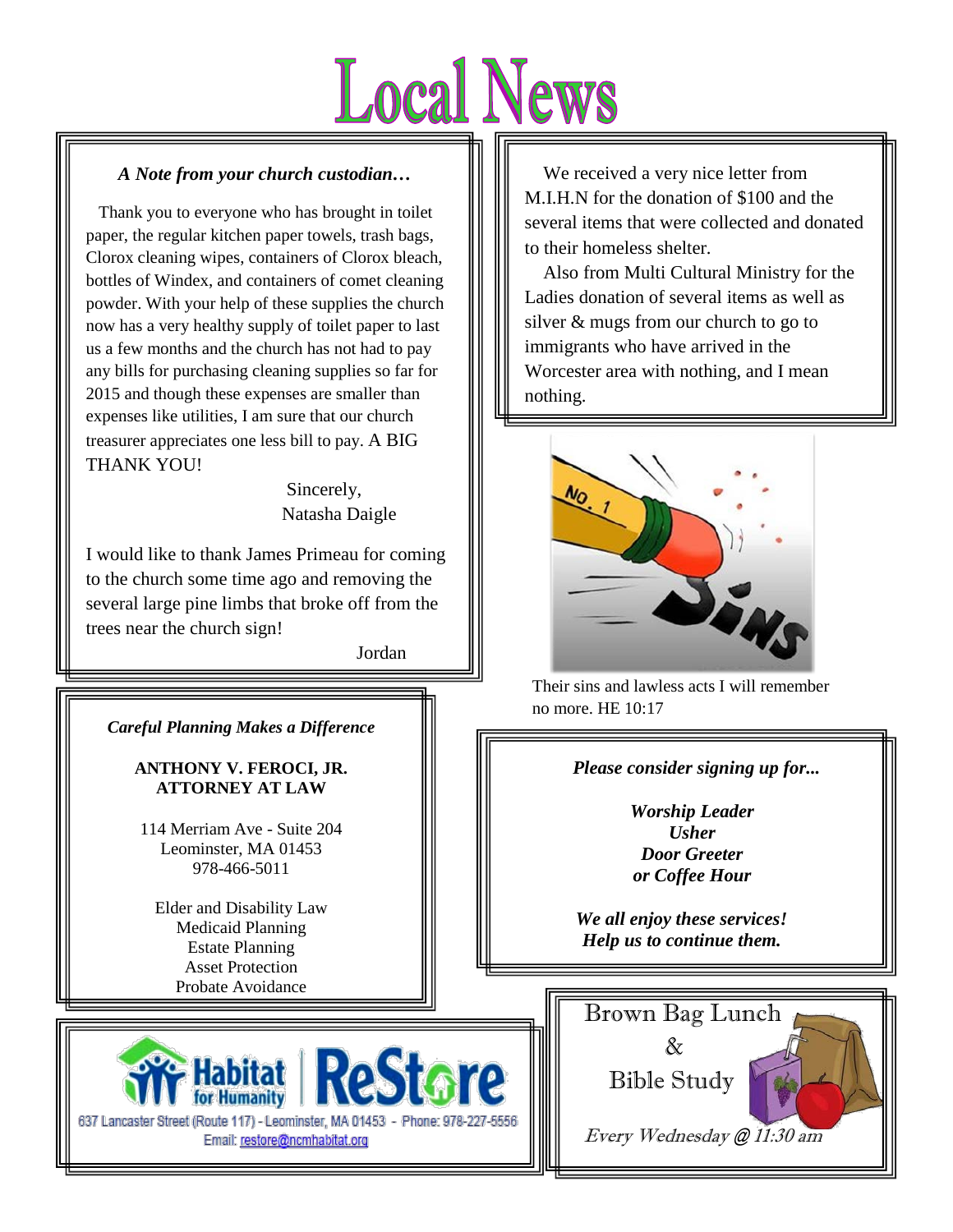## **From the Worship Deacon:**

- 1. The two Deacons singed-up to serve communion on Sunday, May  $3<sup>rd</sup>$ : **Jordan Daigle** and **another available Deacon**.
- 2. The following people have signed-up to be Worship Leader…

Sunday, May 3<sup>rd</sup> – Jordan Daigle Sunday, May 10<sup>th</sup> – Chet Carter Sunday, May  $17<sup>th</sup>$  – Linda Gosselin Sunday, May  $31<sup>st</sup>$  – Comference M Sunday, June  $21<sup>st</sup> -$  Linda Gosselin

3. We are in need for you to be a Worship Leader for…

**Sunday, May 24<sup>th</sup> <b>Sunday, June 7<sup>th</sup> Sunday, June 14<sup>th</sup>** Sunday, June 28<sup>th</sup>

**Thank you to everyone who has signed-up to lead our worship services! It is helpful to our pastor, you are taking part in creating a more active congregation in worship, and you make it so that it is not only the pastor's voice leading the congregation. Thank you and please continue volunteering your time and voice to lead our services.**

4. Will you serve as an Usher for…

| Sunday, May 3rd               | Sunday, May 10 <sup>th</sup>  | Sunday, May 17 <sup>th</sup>  |
|-------------------------------|-------------------------------|-------------------------------|
| Sunday, May 24 <sup>th</sup>  | Sunday, May 31 <sup>st</sup>  | Sunday, June 7 <sup>th</sup>  |
| Sunday, June 14 <sup>th</sup> | Sunday, June 21 <sup>st</sup> | Sunday, June 28 <sup>th</sup> |

I thank the families who have volunteered to be our ushers so far. It is nice to see the children helping in our worship and also learning from example!

5. Thank you to all those who ordered Easter flowers in memory and/or honor of loved ones for the Easter Sunday Worship. The flowers made the sanctuary especially beautiful and gave us a more spring-like season feeling!

> Thank you, Jordan Daigle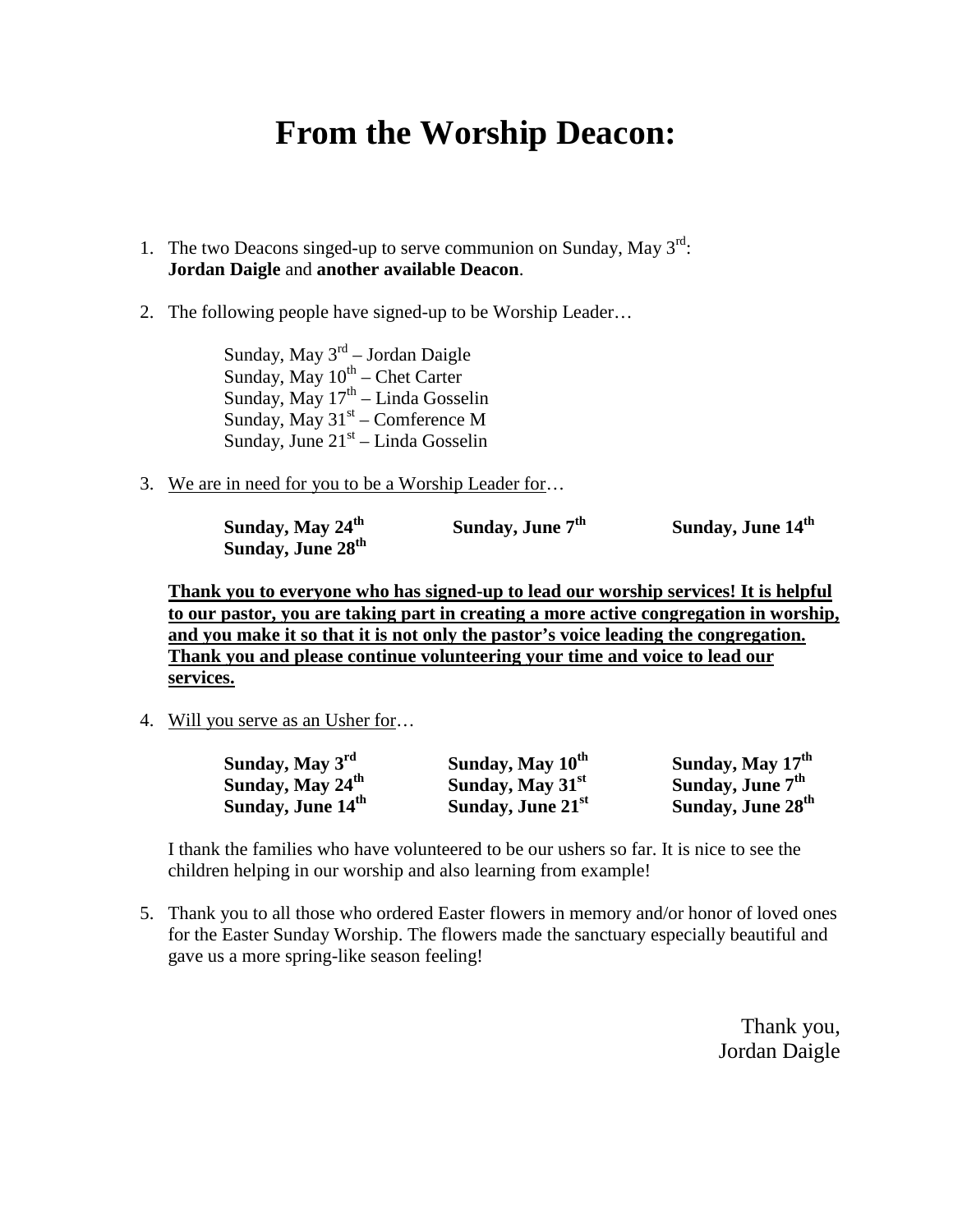# Recipes of the Month

# *Sweet Potato Puffs with Apples*



#### *Ingredients:*

 1 pkg (20 oz each) Alexia® Crispy Bite-Size Sweet Potato Puffs

1 large Granny Smith apple

2 tablespoons Parkay® Original Spread-tub

1 tablespoon firmly packed light brown sugar

1/4 teaspoon ground cinnamon

1/8 teaspoon ground nutmeg.

#### *Preparation:*.

Preheat oven to 425°F. Spray large shallow baking pan with cooking spray. Place puffs on pan; bake 25 minutes or to desired color and crispness. Meanwhile, chop apple; place in medium microwave-safe bowl. Add Parkay, brown sugar, cinnamon and nutmeg to apple; stir to combine. Cover and microwave on HIGH 3 minutes or until tender, stirring once halfway. Place puffs in shallow serving bowl. Top evenly with apple mixture; toss gently. Serve immediately.



#### *Ingredients:*

1 container (4 fl oz each) Healthy Choice Raspberry Greek Frozen Yogurt 1/2 small ripe banana, cut into pieces  $1/4$  cup low fat  $(1%)$  milk 1/4 cup frozen unsweetened mixed berries 1/2 cup ice cubes Reddi-wip Original Dairy Whipped Topping, (optional)

*Preparation:*.

1. Place all ingredients, except Reddi-wip, in blender container; blend until smooth.

2. Top with Reddi-wip, if desired.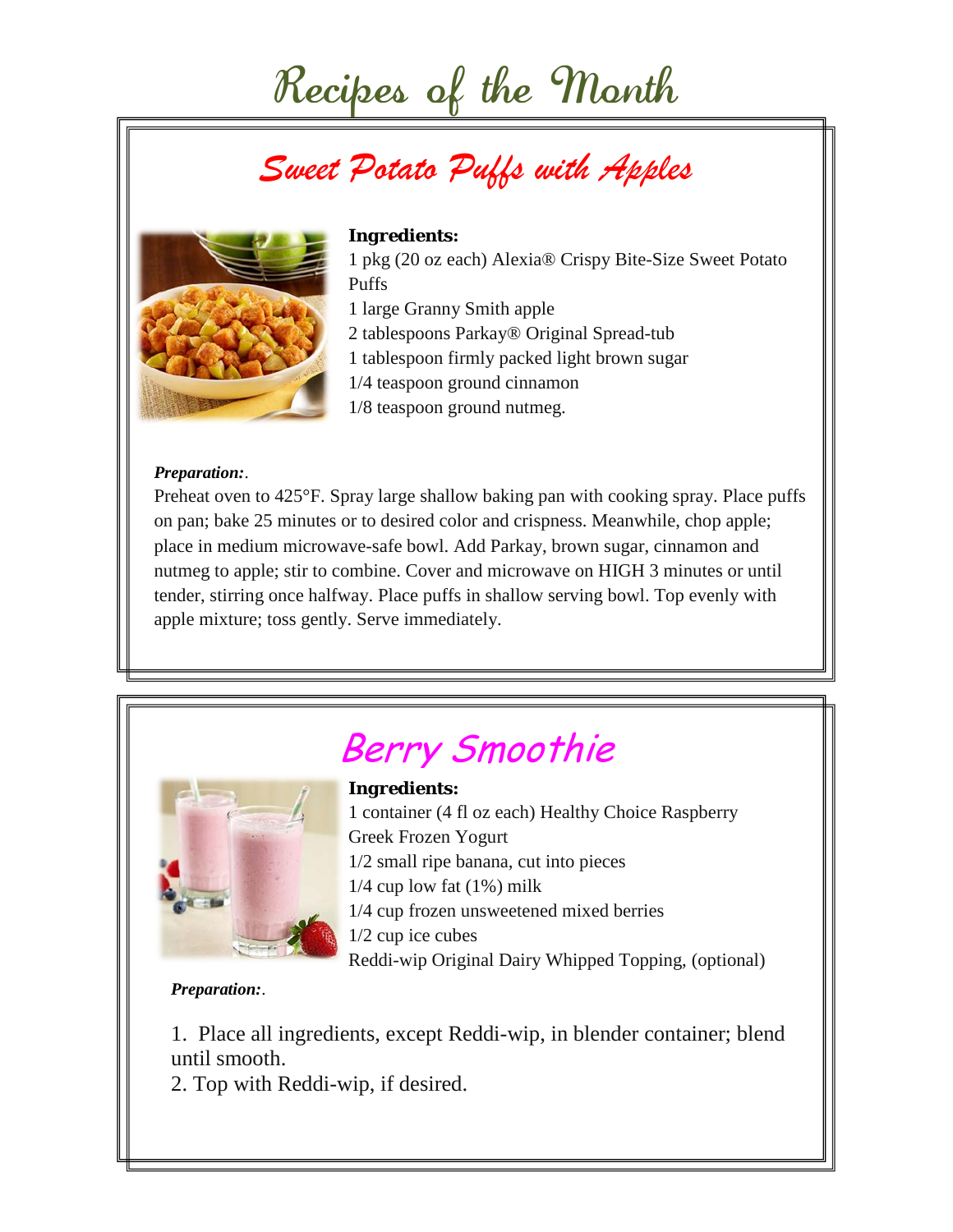

AND

# RESALEABLE GOODS

Peeded

Coming, Saturday, May 16, 2005: ATTIC TREASURES 9:00 A.M. to 2:00 P.M.

Please bring all goods to the basement area of church, if you need to have goods picked up please call Kristen Primeau (978-342-7363) or Mark Bigelow (978-342-5337)

Lots of baked goods needed.............

Volunteer needed to run snack bar………….

Volunteers needed for set up and pick up……….

Volunteers needed to man the tables on Saturday, May 16, 2005



Let's all put our Time and Talents together to produce more Treasures for our church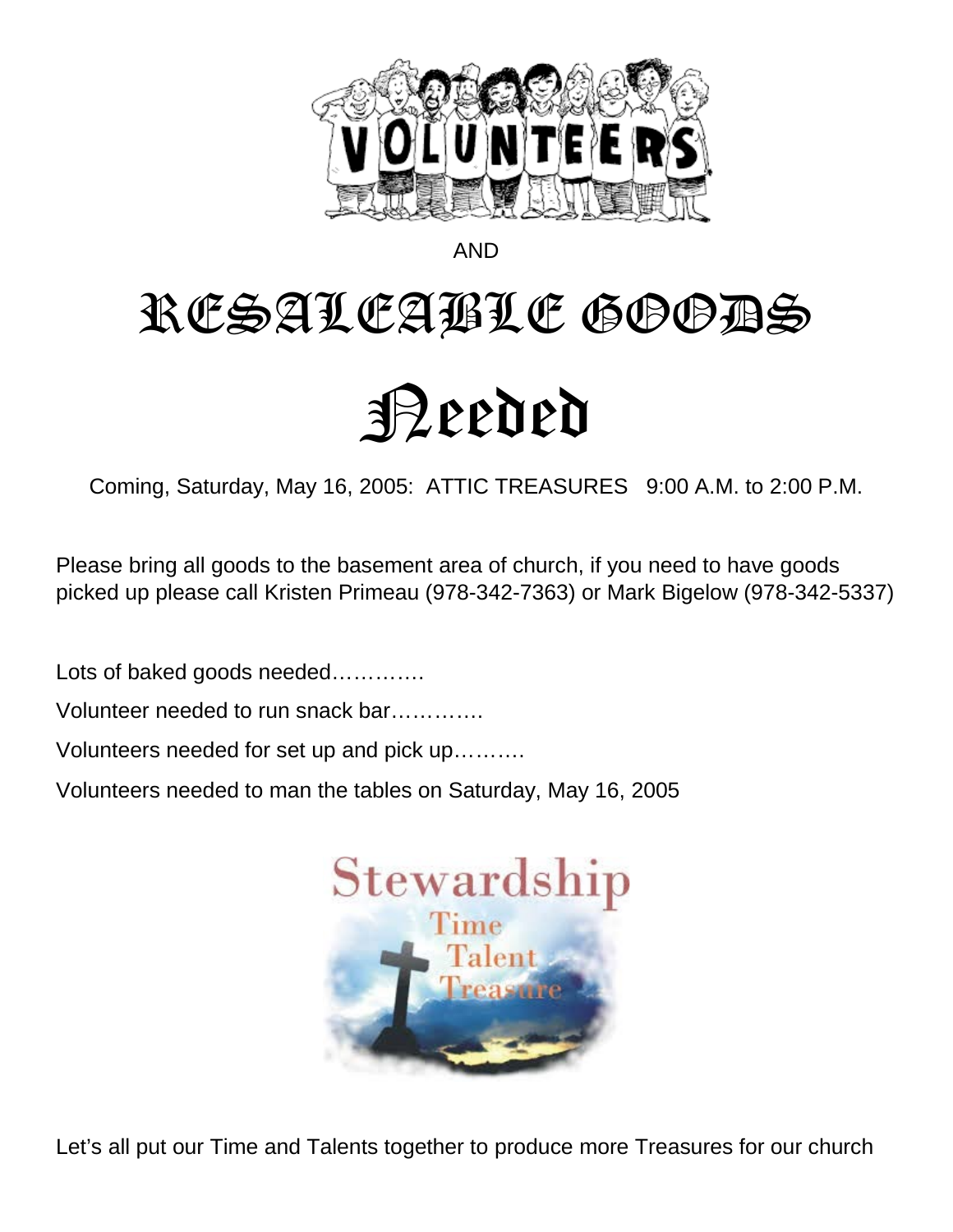

- 2. Rhonda Becotte
- 6. Paulo Gomes
- 9. Christy Vautour
- 10. Peter Sprigg
- 12. Eric Yangsi
- 16. June Dawson
- 16. Betty Rousell
- 21. Kylie Dresser ( her 9th)
- 23. Betty Holland
- 25. Kristen Auger
- 27. Connie Gariepy
- 28. Jordan Daigle



#### **May Birthdays May Anniversaries**



- 2. Brandon & Kristen Auger
- 5. Armand & Heidi Daigle
- 7. Glenn & June Dawson
- 19. Wilfrid & Connie Gariepy
- 26. David & Amy Brown NC



IF YOU'RE BIRTHDAY OR ANNIVERSARY IS NOT HERE, LET US KNOW AND WE'LL INCLUDE IT IN THE BEACONLIGHT! REMEMBER TO NOTIFY THE CHURCH OFFICE WITH ADDITIONS OR CORRECTIONS TO YOUR ADDRESS OR TO OUR MONTHLY LISTING OF BIRTHDAYS AND ANNIVERSARIES CONTACT THE CHURCH OFFICE 978-345-5622 E-MAIL: FBCBEACONLIGHT@COMCAST.NET